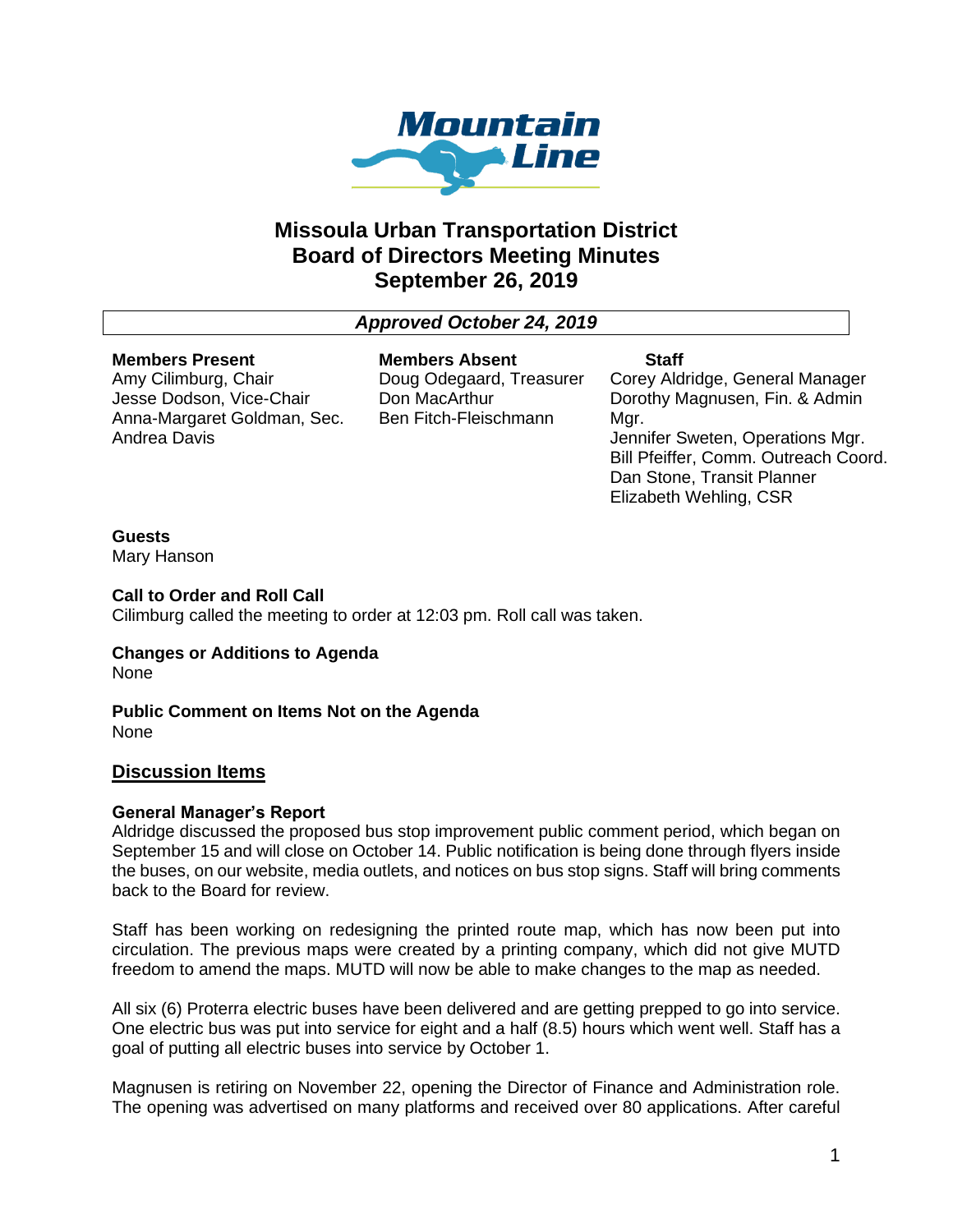review and interviewing, a verbal job offer was extended to Mary Hanson and she has accepted. Aldridge will meet with Hanson to sign a formal offer letter and agree on a start date.

MUTD's annual Safety Banquet will be held on October 5 to award staff for the excellent work over the past fiscal year.

The General Manager attended the SUN conference for small urban networks in Athens, Georgia recently. While there, the idea of Missoula hosting the event next year was presented. Community Transportation Association of America has continued to contact MUTD to discuss the prospect of the conference being held in Missoula. Staff will continue to look into this and update the Board.

### **Action Items**

#### **Minutes of August 22, 2019**

Davis made a motion to approve the minutes of August 22, 2019, seconded by Goldman. The motion carried unanimously.

#### **Minutes of September 10, 2019**

Davis made a motion to approve the minutes of September 10, 2019, seconded by Dodson. The motion carried unanimously.

#### **Minutes of September 16, 2019**

Goldman made a motion to approve the minutes of September 16, 2019, seconded by Davis. The motion carried unanimously.

#### **June and August 2019 Ridership Reports**

Magnusen gave an overview of the June and August 2019 Ridership Reports. June 2019 fixed route annual ridership is 10,667 less than June 2018. Paratransit annual ridership is 10,047 more rides than in June 2018, and Senior Van annual ridership is 94 more rides than June 2018.

August 2019 fixed route ridership is 9,628 rides less than August 2018. Paratransit ridership is 550 riders more than August 2018 and Senior Van is 128 rides more than August 2018.

Dodson made a motion to receive the June and August 2019 Ridership Reports, seconded by Davis. The motion carried unanimously.

#### **Branding and Marketing Contract**

Pfeiffer presented the Branding and Marketing contract extension with Windfall, Inc. MUTD released an RFP in 2015 for a three (3) year Branding and Marketing contract with two additional option years. The original contract expired in May 2018 and the General Manager moved forward with executing the 2-year extension as defined in the original contract. In preparing this year's purchase order for the remainder of the contract, staff become aware the Board may not have given explicit authorization for the 2-year contract extension. The approval for the extension will be retroactive to May 2018 and end on June 30, 2020.

Davis made a motion to authorize the General Manager to execute a 2-year extension to the Branding and Marketing Services contract with Windfall, Inc., seconded by Goldman. The motion carried unanimously.

#### **Procurement Manual Update**